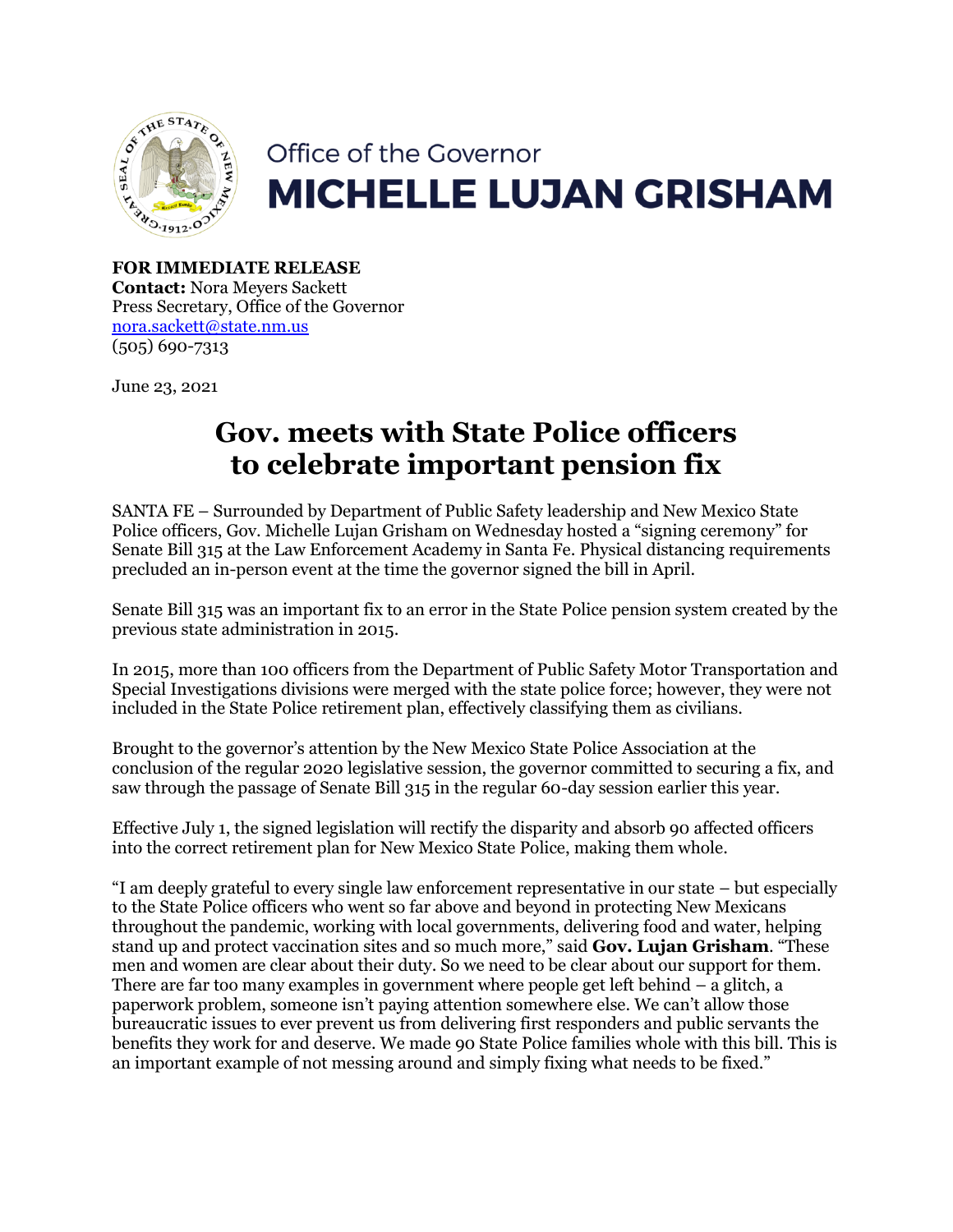"We all wear the same uniforms, we drive the same units, and we wear the same badge," said **State Police Chief Robert Thornton.** "Now all of our officers will receive the same benefits they are entitled to. I'm grateful to the governor, I'm grateful to the Legislature, and I'm proud to lead a group of men and women who simply step up and do their duty for New Mexico communities every single day."

"We brought this issue to the governor, and I'm really happy to see it fixed today," said **Sgt. Jose Carrasco**, president of the state police officers' union. "This has been something these officers needed. And now their service will be rewarded with the benefits they deserve."

Senate Bill 315 was sponsored by Sen. George Muñoz and Rep. Antonio "Moe" Maestas.



###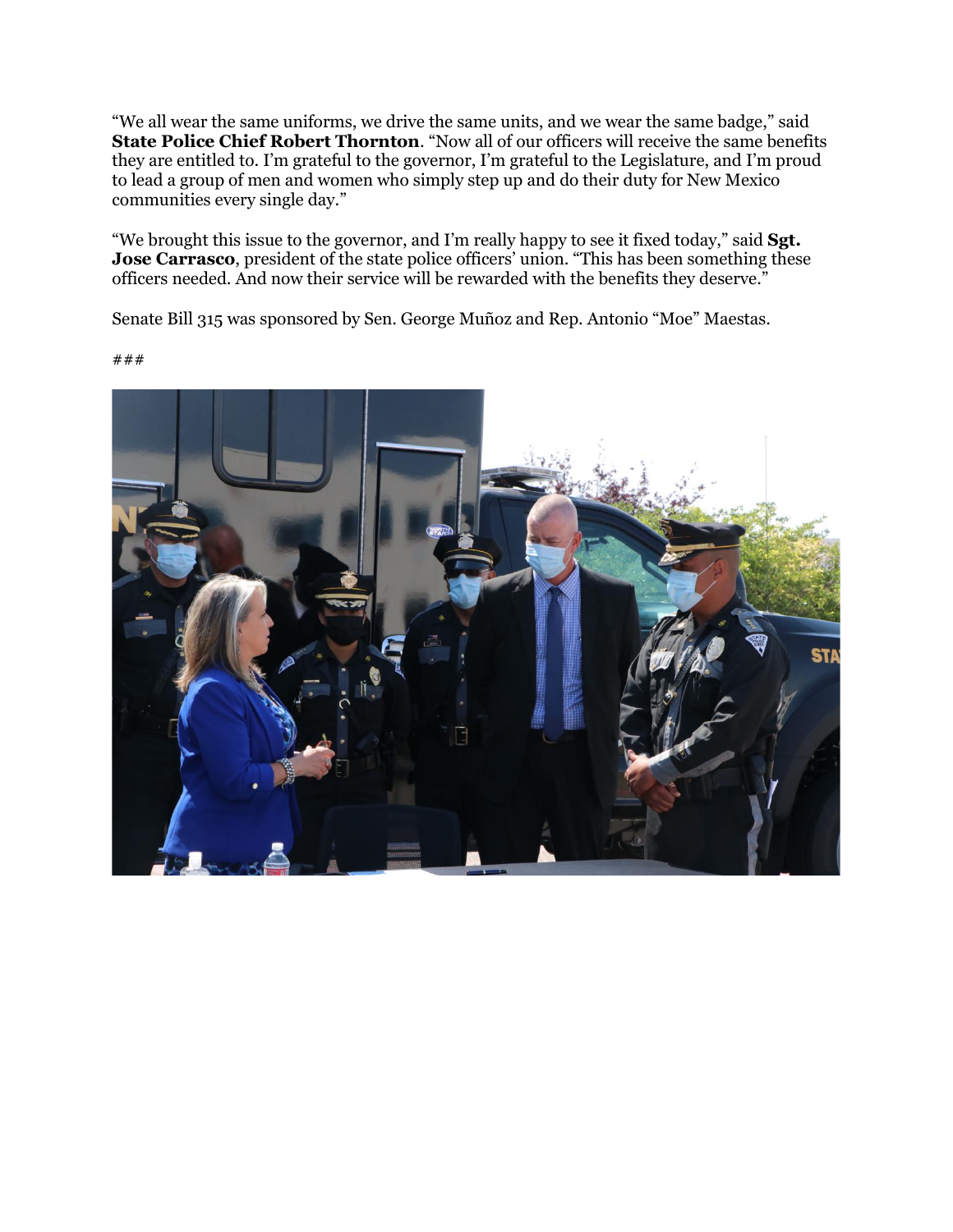